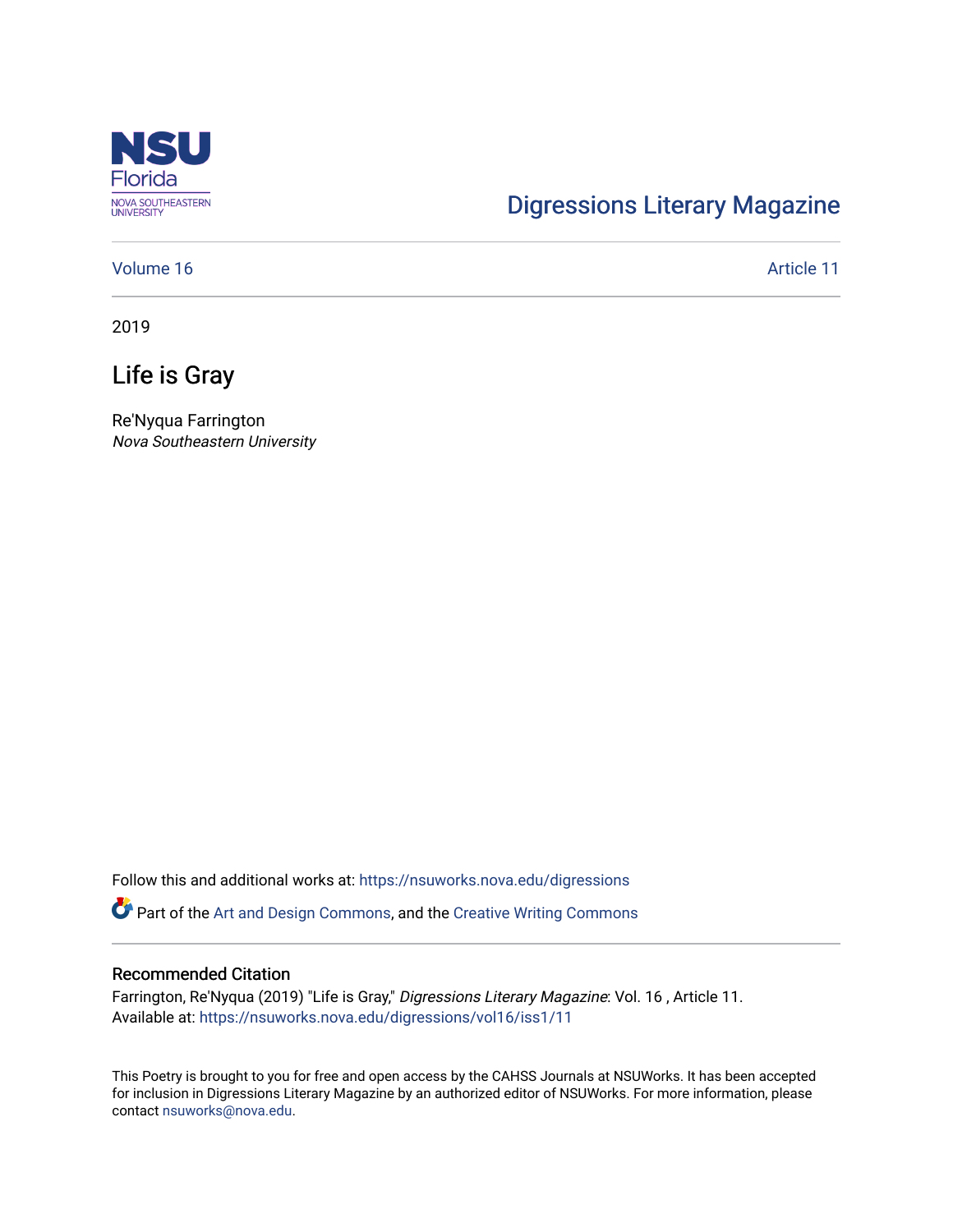### Life is Gray

### Author Bio

Re'Nyqua started out as a reader, stuffing her nose in every book possible and falling in love with stories, until one day she decided to write her own story. The story still has not ended and she plans on writing until she has nothing left to say. Though, she dreams of having her name across the front cover a published book, nothing is more important than inspiring readers and writers through her stories.